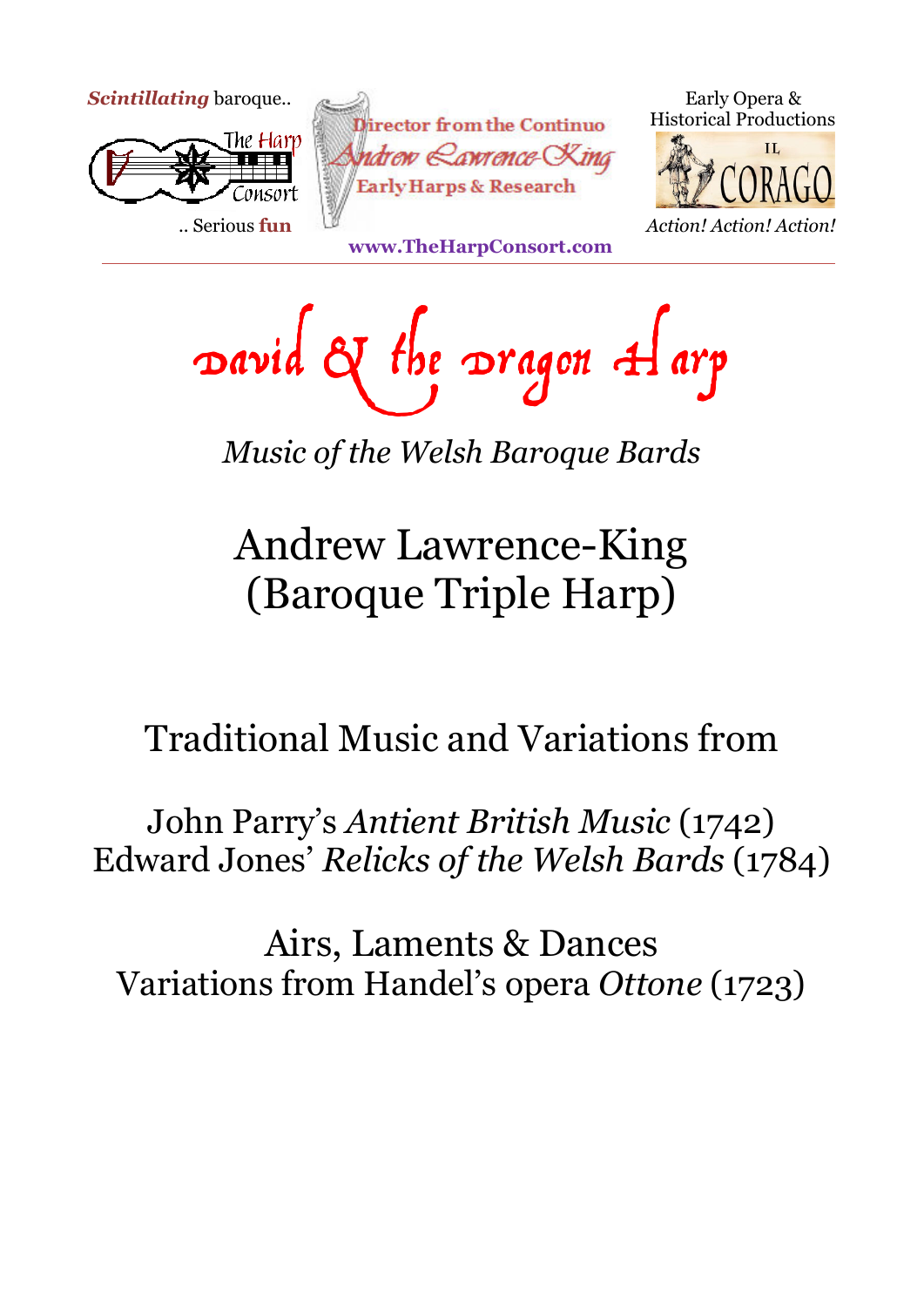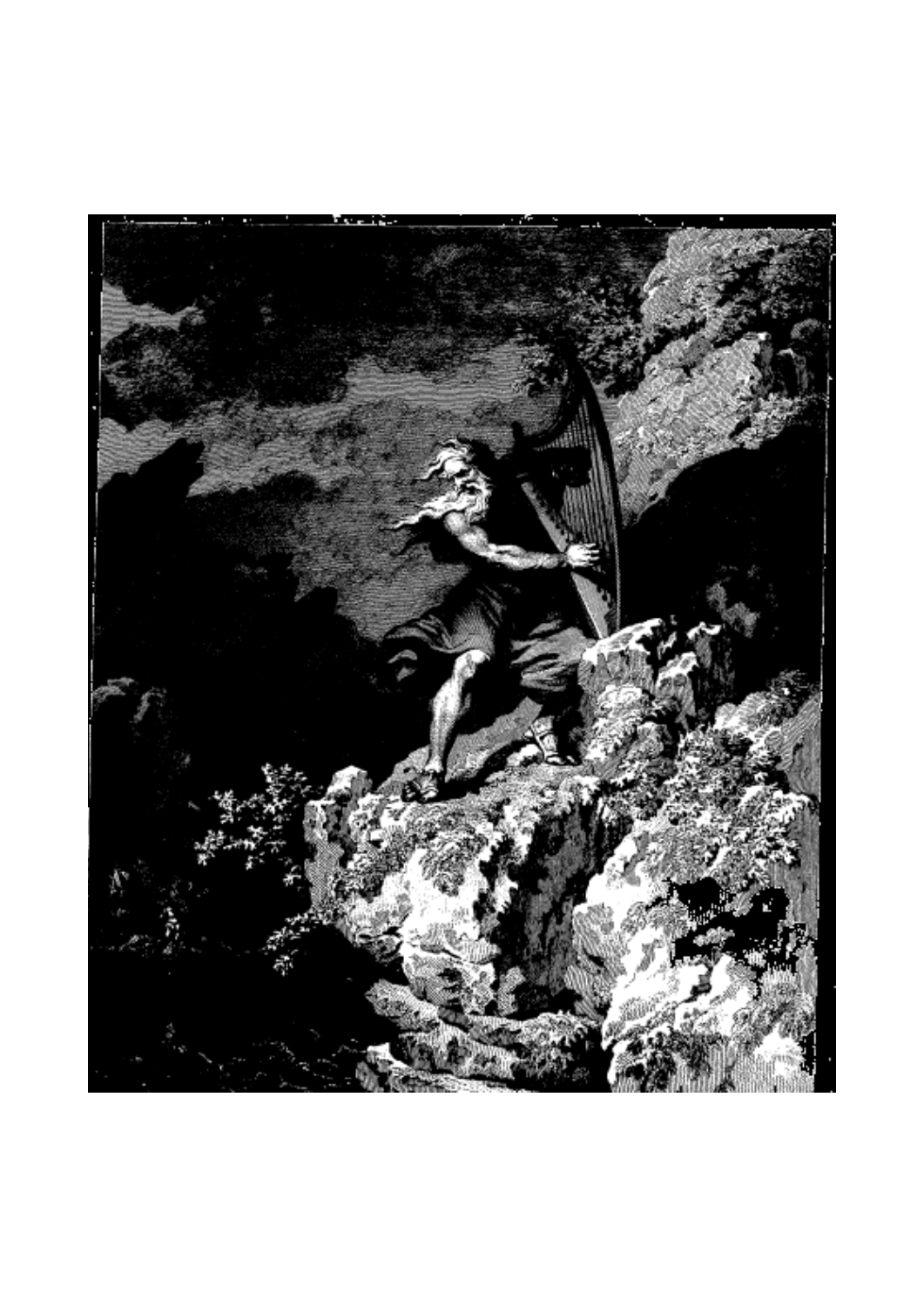### MUSICAL AND POETICAL RELICKS  $O$  F., T H E

#### WELSH BAR<sup>s</sup>D  $s_{\cdot}$

PRESERVED BY TRADITION, AND AUTHENTIC MANUSCRIPTS,

FROM REMOTE ANTIQUITY:

NEVER BEFORE PUBLISHED.

TO THE TUNES ARE ADDED

Variations for the Harp, Harpfichord, Violin, or Flute. WITH A CHOICE COLLECTION OF THE '

PENNILLION, EPIGRAMMATIC STANZAS,

NATIVE PASTORAL SONNETS OF WALES. WITH ENGLISH TRANSLATIONS.

LIKEWISE A

### HISTORY OF THE BARDS

FROM THE EARLIEST PERIOD TO THE PRESENT TIME:

AND AN ACCOUNT OF THEIR

Mufic, Poetry, and Mufical Inftruments,

WITH A

DELINEATION OF THE LATTER.

DEDICATED, BY PERMISSION,

TO HIS ROYAL HIGHNESS THE PRINCE OF WALES.

By EDWARD JONES.

| al basiles, Chastered, Birdharthine. |  |
|--------------------------------------|--|
|                                      |  |
| Truy'r delydd tars'r Delyn,          |  |
| Oni bo'r lâs yn y bryn y             |  |
| O gyppair dagt, a gyr di             |  |
| Aur orboca i Eryri ! 6. own.         |  |
|                                      |  |

LONDON: PRINTED FOR THE AUTHOR, AND TO BE HAD OF HIM, AT Nº. O. PRINCES-STARKT, HANOVER-SQUARE.

LISTWEST NAY ALLOW A BOOK OF IVALIAN SONGS, MITH ACCOMPANYMENTS TON THE HAAP, OR HARTSTOROUDY AND A BOOM OF SOMATAS, Sr. CONFORD IN THE SAME AUTHOR.

 $178.4.$ 

 $O-B<sub>2</sub>$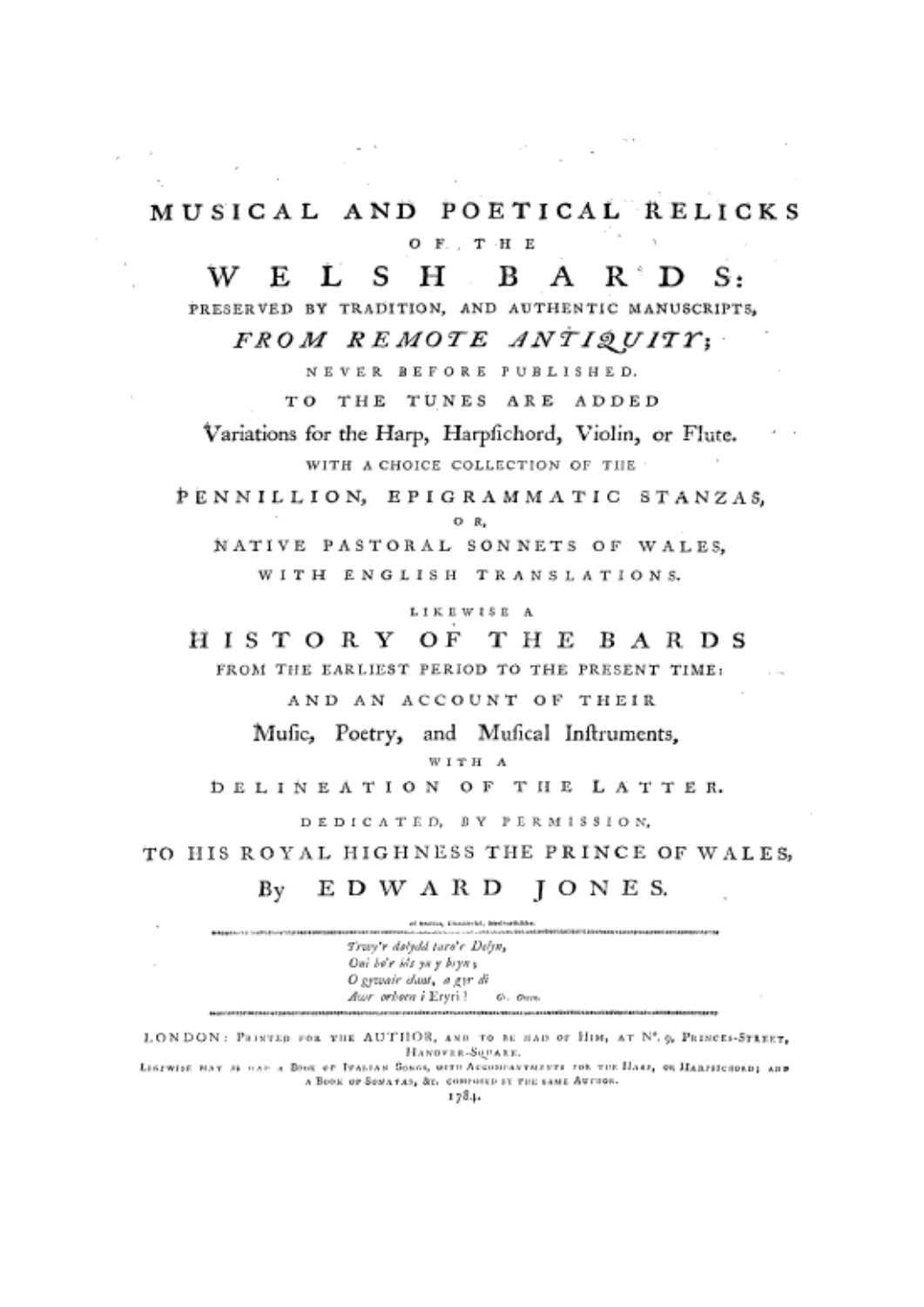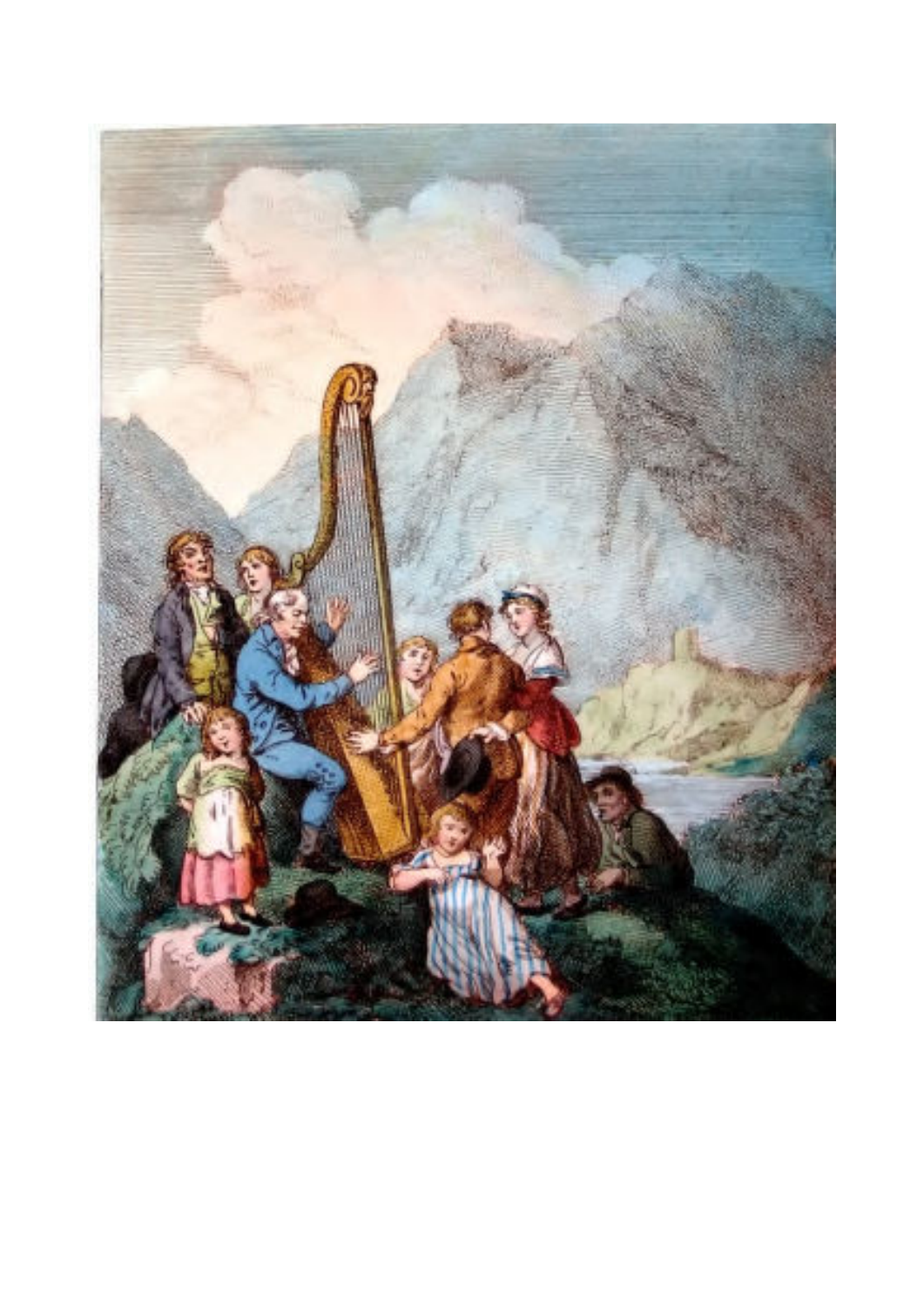## **David & the Dragon Harp**  *Music of the Welsh Baroque Bards*

Andrew Lawrence-King (Baroque Triple Harp)

#### **Relicks of the Bards**

Aria *Vivac e forte* John Parry (1742) *Gorhoffedd Gwyr Harlech March of the Men of Harlech* Edward Jones (1863)<br>Susannah & Aria degree of the Men of Harlech *John Parry* (1781) *Dafudd or Garreg-las David of the Blue Stone* Jones (1802) *Hela'r Ysgyfarnog* Hunting the Hare Jones (1863)

#### **Tudor Times**

Browning Elway Bevin (c. 1600) Aria *Allegro* Dowland/Parry (1742) Galliards: Dowland *Mr Nicholas Griffiths Sir John Souch The Earl of Essex*

### **Dances & Variations**

| <b>Minuets</b>                                      | Jones $(1863)$        |
|-----------------------------------------------------|-----------------------|
| Glan Medd-Dod Mwyn Good Humoured and Fairly Tipsy   |                       |
| <i>Croeso'r Wenynen</i> Welcome the Bee             |                       |
| <i>Blodau'r Gwinwydd Blossom of the Honeysuckle</i> |                       |
| Gavot in Otho & Variations                          | Handel/Parry $(1761)$ |
|                                                     |                       |

#### **David of the White Rock**

*Mentra Gwen* Go for it, Gwen! Jenkins (c1800) *Diddanweh* The Delight of Gruffydd ap Cynan Jones (1784) *Menach Dy* The Black Friar Jenkins/Parry (1781) Ode on the death of Sir Tho. Picton Adam Jones (1819) *Dafydd y Gareg Wen* & Air Jones (1784)

John Parry (1781)